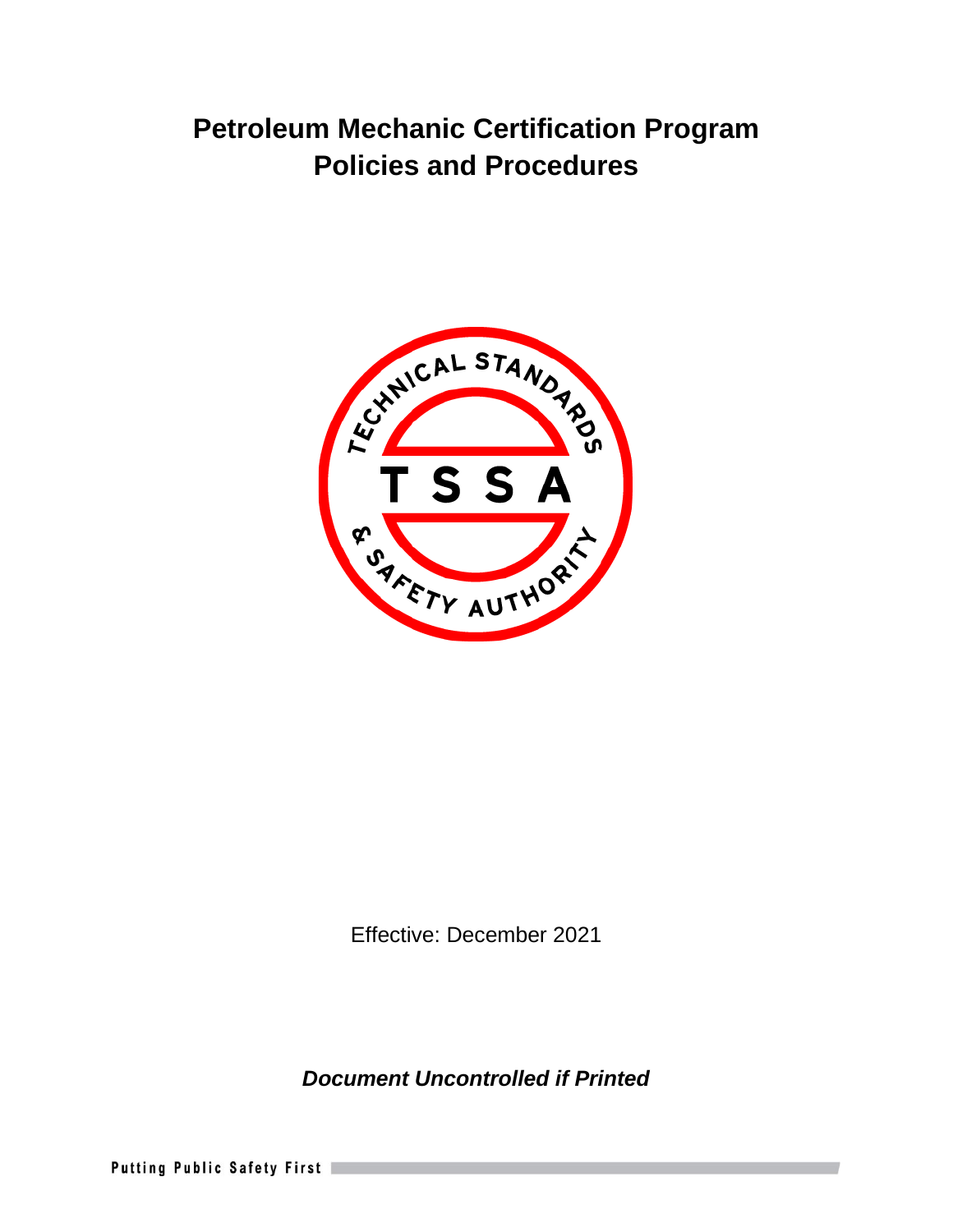

# Petroleum Mechanic **Policies and Procedures**

# **Table of Contents**

| $\mathbf{1}$ . |  |
|----------------|--|
| 2.             |  |
| 3.             |  |
| 4.             |  |
| 5.             |  |
| 6.             |  |
| 7.             |  |
| 8.             |  |
| 9.             |  |
| 10.            |  |
| 11.            |  |
| 12.            |  |
| 13.            |  |
| 14.            |  |

 $\overline{\phantom{a}}$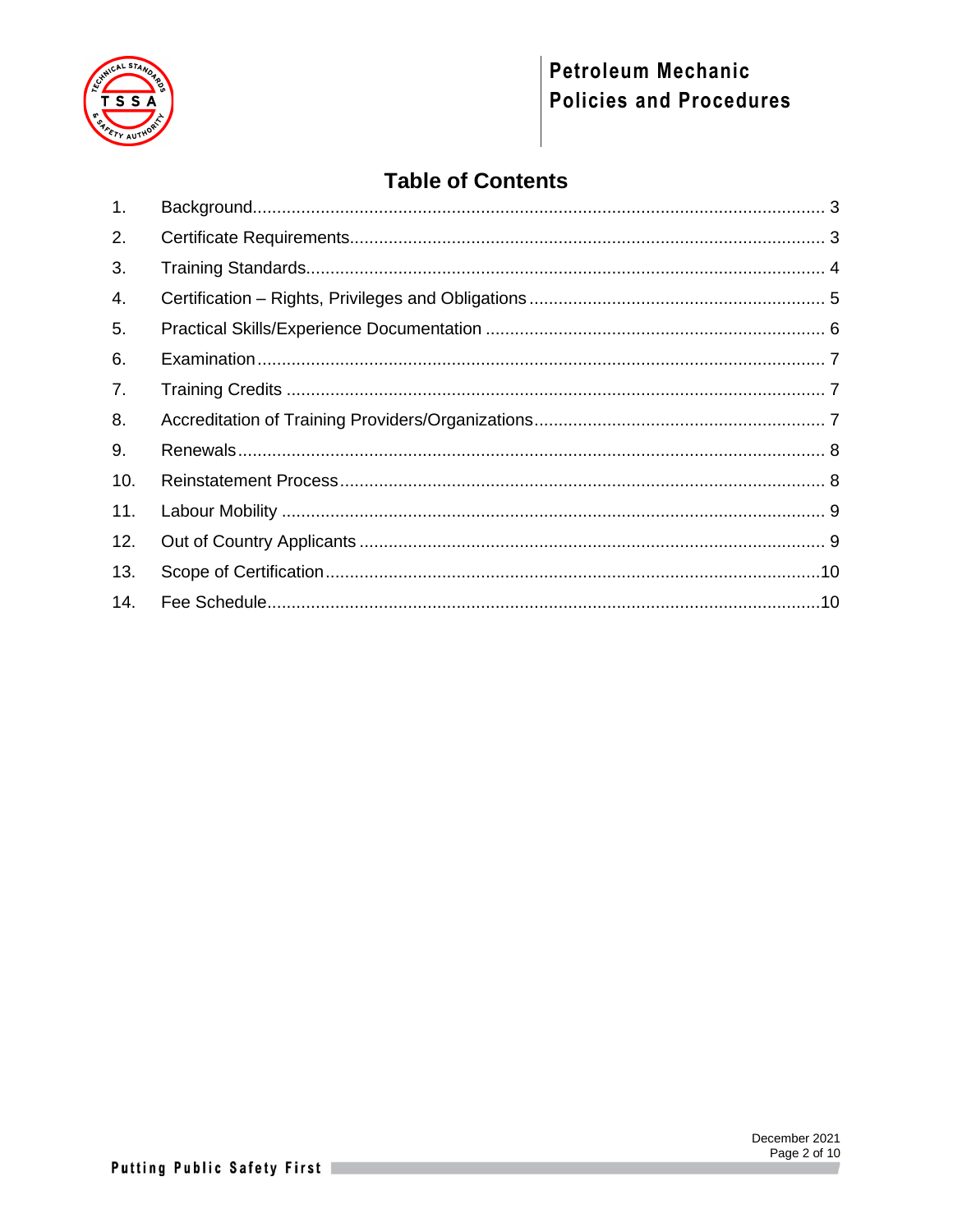

## <span id="page-2-0"></span>**1. Background**

These policies and procedures have been developed and adopted by the Technical Standards and Safety Authority (TSSA), operating under the authority of the Director, under the *Technical Standards and Safety Act, 2000.*

The intent is to provide a set of reference points and guidelines for the training delivery organizations, examiners and the petroleum industry in general.

The policies and procedures contained herein are subject to revision and enhancement as and when required.

The policies and procedures shall be followed by all training delivery organizations wishing to have their programs recognized by the Technical Standards and Safety Authority. Training providers shall not alter any of the policies and procedures set out in this document without the knowledge and prior written approval of the Training and Certification Services Program, TSSA.

The original policies and procedures took effect July 1997, under the Technical Standards and Safety Act, Ontario Regulation 216/01 & Ontario Regulation 217/01.

## <span id="page-2-1"></span>**2. Certificate Requirements**

In order to obtain a certificate from the Technical Standards and Safety Authority as a Petroleum Mechanic or Site Operator, the requirements outlined in this section must be met.

- a. Applicants must attend a training program delivered by a TSSA Accredited Training Provider.
- b. Applicants must successfully pass the TSSA certification examination(s) for the applicable class of certificate with a minimum score of 75%.
- c. Applicants must submit a completed Application for an Ontario Certificate of Qualification.
- d. Applicants for PM1, PM2, PM3 and PM4 must submit completed Practical Skills/Experience Sign-Off Documentation for certificate(s).
	- i. This requirement is not applicable for Site Operators (SO) and Petroleum Mechanic Helper (PMH) certificates.
- e. The PMH (Petroleum Mechanic Helper) certificate is a pre-requisite requirement to all PM mechanic categories.
- f. A PMH is not a prerequisite for a Site Operator (SO) endorsement. A Site Operator endorsement is not a prerequisite for a PMH.

#### Note:

a. Challenge examinations are an option, provided the candidate obtains prior written permission from TSSA Training and Certification Services (by submitting detailed work experience letters/sign-off documentation), and successfully completes a theoretical examination and a practical skills assessment as applicable.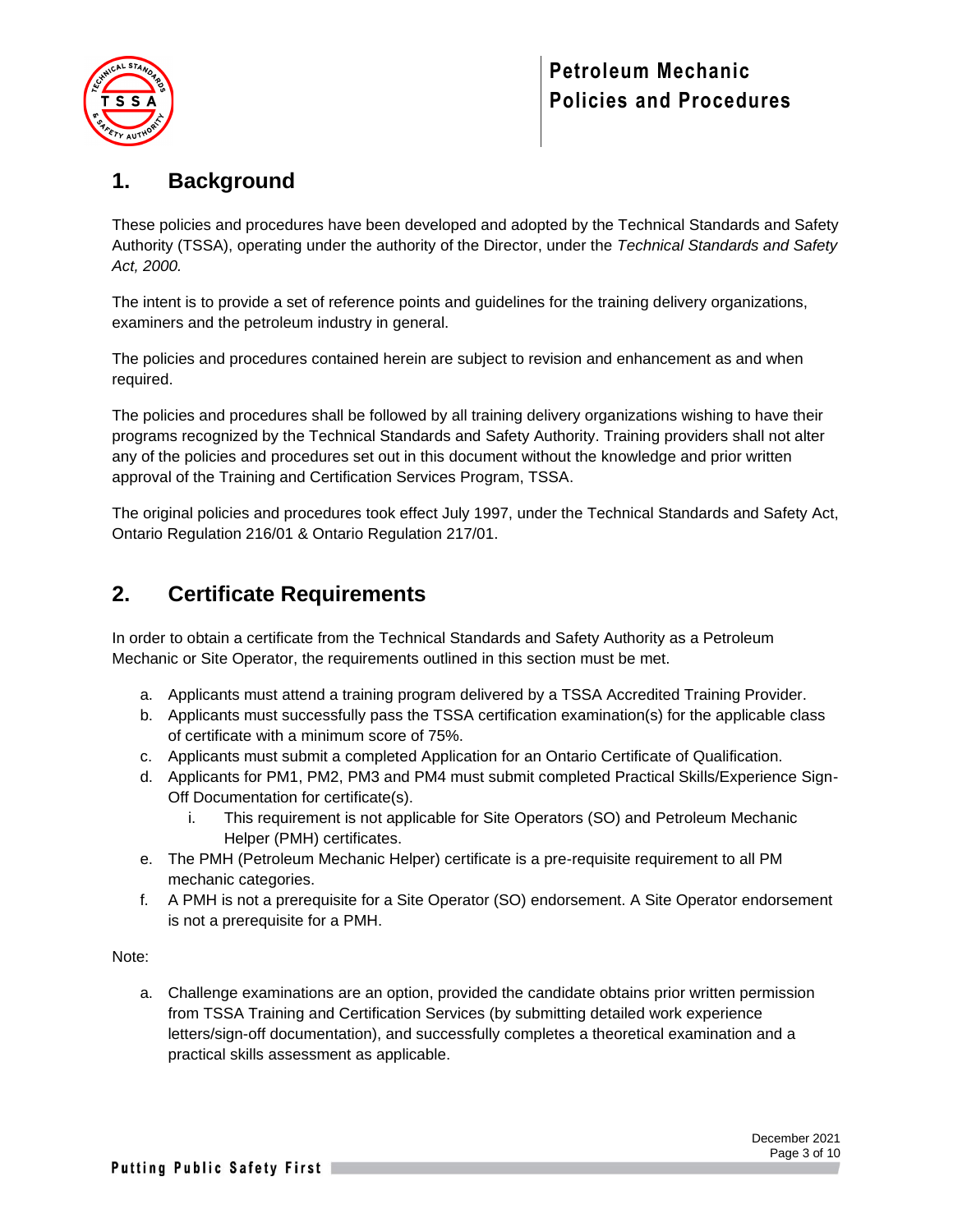

# <span id="page-3-0"></span>**3. Training Standards**

The Petroleum Mechanic Curriculum as developed by the Technical Standards and Safety Authority, in conjunction with Petroleum TCAB, has been adopted as the **minimum standard** for the training and certification of the said occupation in the Province of Ontario. The Training Curriculum is found in **Table 1: Petroleum Mechanic/Site Operator Training Curriculum**.

- a. All training providers and training organizations are to use only the standard curriculum approved by the Technical Standards and Safety Authority;
- b. The approved standardized curriculum forms the basis for the development of all lesson plans and testing standards and criteria;
- c. All providers of training for the Petroleum Mechanic and Site Operator certificates must have their programs approved by the Technical Standards and Safety Authority;
- d. Applications for a Petroleum Mechanic or Site Operator certificate received from training providers not accredited with the Technical Standards and Safety Authority will be denied.

| <b>Petroleum Mechanic/Site Operator Training Curriculum</b>         |                           |                                                                             |                                                                             |                           |            |                              |
|---------------------------------------------------------------------|---------------------------|-----------------------------------------------------------------------------|-----------------------------------------------------------------------------|---------------------------|------------|------------------------------|
| <b>Training Modules</b>                                             | <b>PM.1</b>               | <b>PM.2</b>                                                                 | <b>PM.3</b>                                                                 | <b>PM.4</b>               | <b>PMH</b> | <b>Site Operator</b><br>(SO) |
| M1: TSS Act, Regulations<br>and Liquid Fuel Handling<br>Code (LFHC) | Covered as<br>part of PMH | Additional to<br>PMH training<br>B139 Fuel oil<br>code training<br>required | Additional to<br>PMH training<br>B139 Fuel oil<br>code training<br>required | Covered as<br>part of PMH | <b>Yes</b> | <b>Yes</b>                   |
| <b>M2:</b> Liquid Fuel Industry<br>Safety (MSDS, etc.)              | Covered as<br>part of PMH | Covered as<br>part of PMH                                                   | Covered as<br>part of PMH                                                   | Covered as<br>part of PMH | <b>Yes</b> | <b>Yes</b>                   |
| M3: Pump Maintenance                                                | Covered as<br>part of PMH | Covered as<br>part of PMH                                                   | Covered as<br>part of PMH                                                   | Covered as<br>part of PMH | <b>Yes</b> | Yes                          |
| <b>M4:</b> Work In and Maintain<br>Safe Environment                 | Covered as<br>part of PMH | Covered as<br>part of PMH                                                   | Covered as<br>part of PMH                                                   | Covered as<br>part of PMH | Yes        | <b>Yes</b>                   |
| M5: Reconciliation & Site<br>Operating requirements                 | Covered as<br>part of PMH | Covered as<br>part of PMH                                                   | Covered as<br>part of PMH                                                   | Covered as<br>part of PMH | Yes        | Yes                          |
| M6: Clean Up Spills & Leaks                                         | Covered as<br>part of PMH | Covered as<br>part of PMH                                                   | Covered as<br>part of PMH                                                   | Covered as<br>part of PMH | Yes        | <b>Yes</b>                   |
| M7: Planning the Job                                                | Yes                       | Yes                                                                         | Yes                                                                         | Yes                       | n/a        | n/a                          |
| $M8:$ Installation $-$<br><b>Underground Tanks</b>                  | n/a                       | <b>Yes</b>                                                                  | n/a                                                                         | n/a                       | n/a        | n/a                          |
| $M9:$ Removal $-$<br><b>Underground Tanks</b>                       | n/a                       | Yes                                                                         | n/a                                                                         | n/a                       | n/a        | n/a                          |
| $M10:$ Installation $-$<br><b>Petroleum Transfer Systems</b>        | n/a                       | <b>Yes</b>                                                                  | <b>Yes</b>                                                                  | n/a                       | n/a        | n/a                          |

#### **Table 1: Petroleum Mechanic/Site Operator Training Curriculum**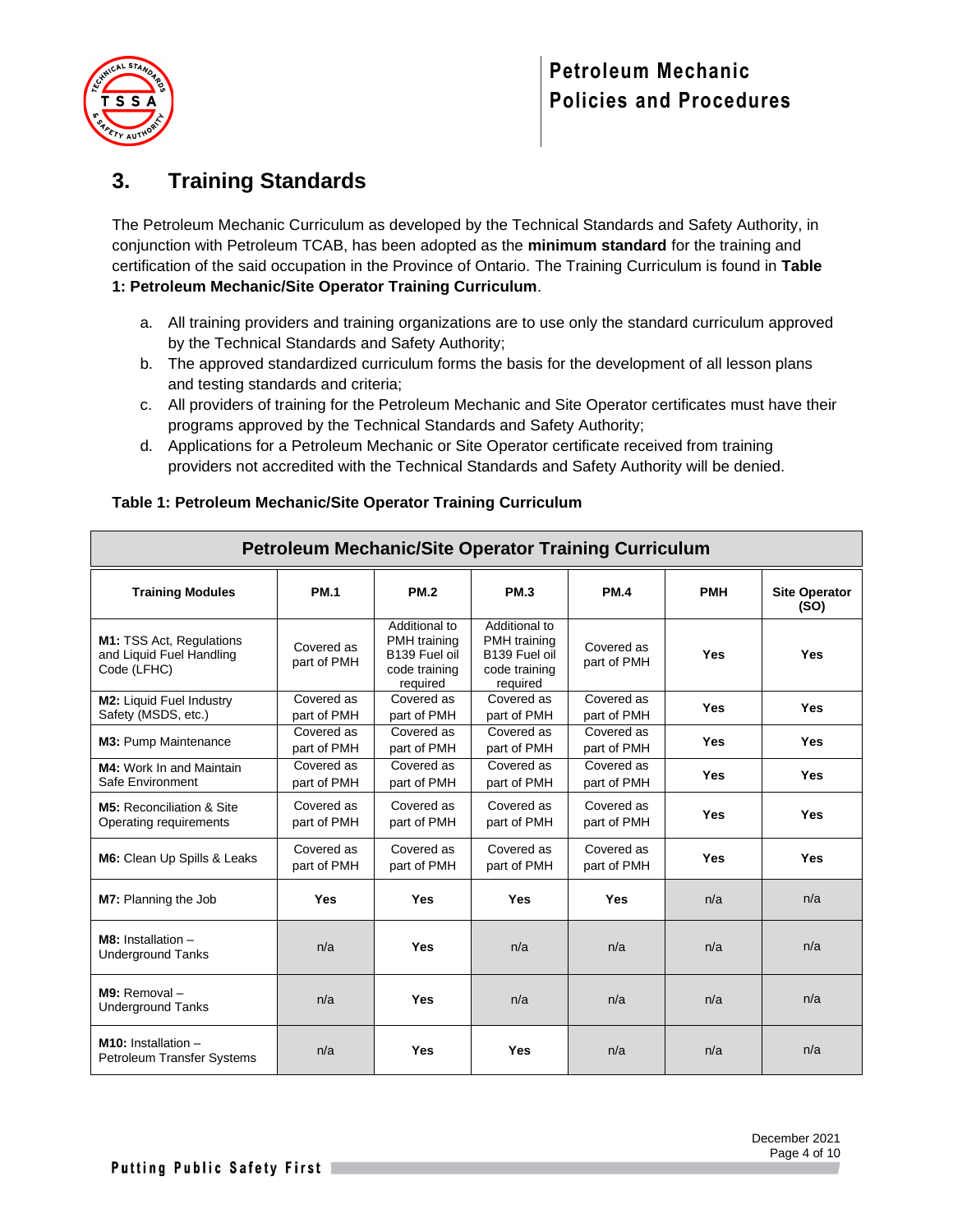

# **Petroleum Mechanic Policies and Procedures**

| <b>M11:</b> Installation $-$<br>Aboveground Tanks                                          | n/a        | n/a        | <b>Yes</b> | <b>Yes</b> | n/a | n/a |
|--------------------------------------------------------------------------------------------|------------|------------|------------|------------|-----|-----|
| $M12:$ Removal $-$<br>Aboveground Tanks                                                    | n/a        | n/a        | <b>Yes</b> | <b>Yes</b> | n/a | n/a |
| <b>M13: Installation, Removal</b><br>of Pumps & Dispensers                                 | <b>Yes</b> | <b>Yes</b> | <b>Yes</b> | <b>Yes</b> | n/a | n/a |
| M14: Repair & Maintenance<br>of Pumps & Dispensers                                         | Yes*       | Yes*       | Yes*       | Yes*       | n/a | n/a |
| <b>M15: Installation, Removal</b><br>& Maintenance of Submersible<br>Pumps                 | <b>Yes</b> | <b>Yes</b> | <b>Yes</b> | n/a        | n/a | n/a |
| M16: Install, Repair,<br>Maintenance of Leak<br>Detection and Tank Monitoring<br>Systems   | <b>Yes</b> | <b>Yes</b> | <b>Yes</b> | <b>Yes</b> | n/a | n/a |
| M17: Installation, Removal,<br>Repair and Maintenance of<br><b>Bulk Handling Equipment</b> | <b>Yes</b> | n/a        | <b>Yes</b> | n/a        | n/a | n/a |

**\* It is acceptable to perform the repair and maintenance of pumps and dispensers, so long as the tasks performed fall within the scope of the individual certificate, as defined in Ontario Regulation 216/01.** 

## <span id="page-4-0"></span>**4. Certification – Rights, Privileges and Obligations**

- 1. Once certified, Petroleum Mechanics and Site Operators receive and are entitled to the following:
	- a. An application for renewal before the date of expiration on the certificate, which expires on the second anniversary of the holder's date of birth after the certificate has been issued.
	- b. The right to use of the phrase "TSSA Certified" in any advertising and promotion materials, but only where such use is specifically associated with the scope of the certificate. This does not include the right to reproduce or use the TSSA logo in any fashion.
	- c. Access to the Code Adoption Document, Director's Orders, Interpretation Bulletins, Advisory Bulletins, Practical Skills/Experience Sign-Off Documents, Curriculum Documents (including future revisions and/or enhancements), etc., which will be available online at [www.tssa.org.](http://www.tssa.org/)
	- d. Access to media releases, TSSA sponsored information sessions and the *Exchange Safety Blog.*
- 2. Petroleum Mechanics and Site Operators are obligated to:
	- a. Only perform duties under the scope of their certificate.
	- b. Notify the TSSA within 30 days after any change in his or her address.
		- i. TSSA is not responsible for misdirected notices or renewals resulting from the certificate holders failure to update his or her address.
	- c. Comply with the TSS Act and its Regulations.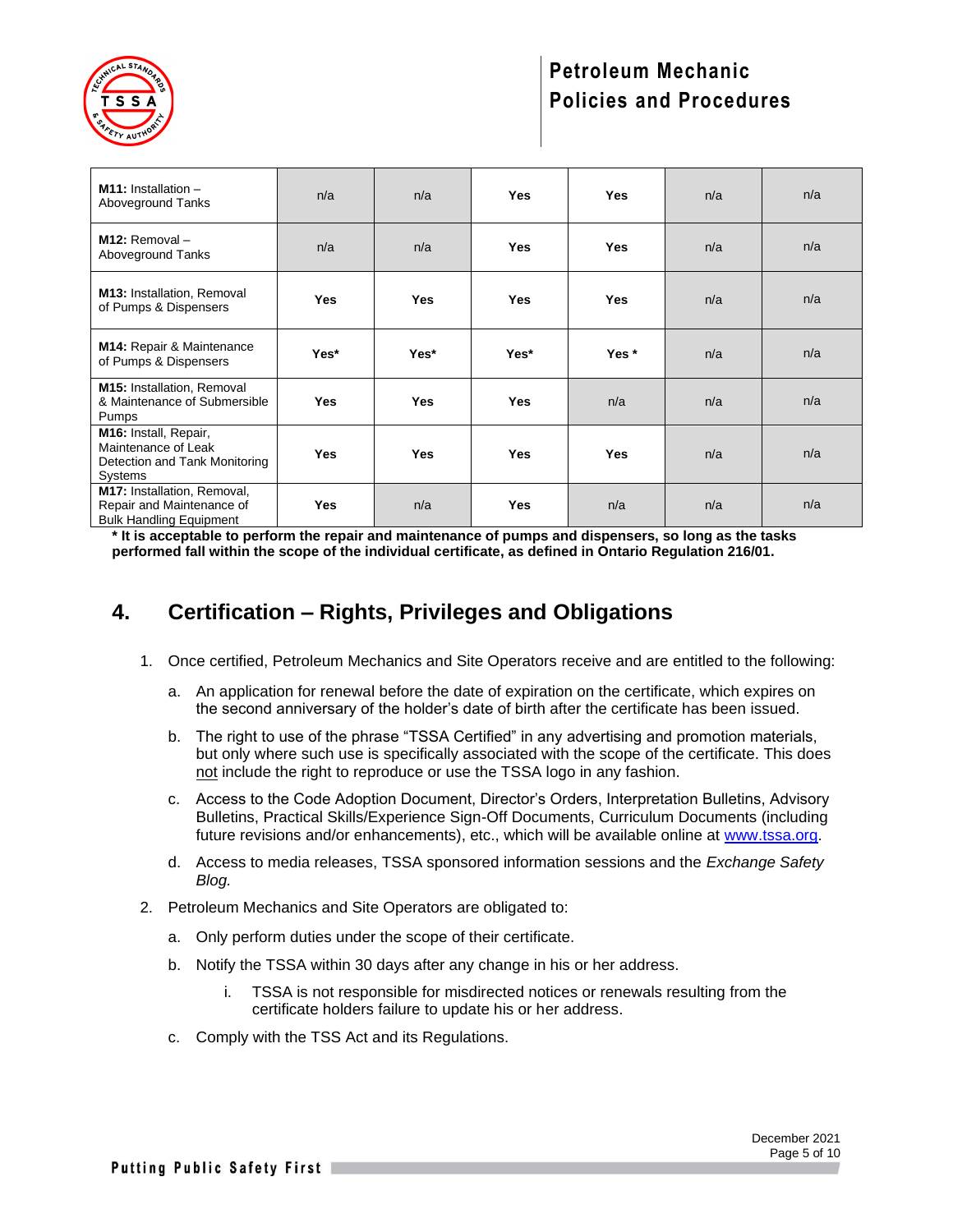

## <span id="page-5-0"></span>**5. Practical Skills/Experience Documentation**

The document entitled "Practical Skills/Experience Sign-Off Documentation" is a mandatory requirement when applying for a certificate as a Petroleum Mechanic. All applicable sections of the document are to be completed by the applicant and other required signing authority.

- a. Sign-Off Authorities:
	- i. The signing authority shall be one of the following:
		- 1) A Supervising certificate holder having the same certificate as indicated on the following table:

| 101101111111111111011011 |                                                           |  |  |  |
|--------------------------|-----------------------------------------------------------|--|--|--|
| <b>Applicant</b>         | Supervising Certificate holder must have a valid          |  |  |  |
| Category                 | certificate for Practical Skills/Experience Documentation |  |  |  |
| PM <sub>1</sub>          | Petroleum Mechanic 1 (PM1)                                |  |  |  |
| PM <sub>2</sub>          | Petroleum Mechanic 2 (PM2)                                |  |  |  |
| PM <sub>3</sub>          | Petroleum Mechanic 3 (PM3)                                |  |  |  |
| PM4                      | Petroleum Mechanic 3 (PM3) or                             |  |  |  |
|                          | Petroleum Mechanic 4 (PM4)                                |  |  |  |
|                          |                                                           |  |  |  |

2) A Company or employer authority: Company owner, President, Chief Executive Officer or Manager\*.

\*Note: the company or employer authority shall provide the printed name and certificate number of the supervising certificate holder on the "Practical Skills/Experience Sign-Off Documentation".

- b. Required Field Experience:
	- i. The practical sign-off document requires the applicant to attain minimum hours of field experience as indicated on the table below:

| <b>Applicant Category</b> | <b>Required Field</b><br><b>Experience Hours</b> |  |  |
|---------------------------|--------------------------------------------------|--|--|
| PM <sub>1</sub>           | 1000                                             |  |  |
| PM <sub>2</sub>           | 2000                                             |  |  |
| PM <sub>3</sub>           | 500                                              |  |  |
| PM4                       | 1በበ*                                             |  |  |

\*Note: hours for PM4 certification may be credited towards PM3 certification.

- c. Application Validity Time Frames:
	- i. The applicant shall submit his/her proof of field experience documentation within the following application validity time frames, in order to be considered for certification.
	- ii. Documentation that is submitted after the application validity time frame expires will not be accepted.
	- iii. The application validity time frame begins on the date of course completion. Therefore, for example, a PM2 applicant shall have 2 years from the date of course completion to submit the required proof of practical/field experience.

| <b>Applicant Category</b> | <b>Application Validity Time</b><br><b>Frame</b> |
|---------------------------|--------------------------------------------------|
| PM <sub>1</sub>           | 2 years**                                        |
| PM <sub>2</sub>           | 2 years**                                        |
| PM <sub>3</sub>           | 2 years**                                        |
| PM4                       | vear                                             |
| <b>PMH/SO</b>             | vear                                             |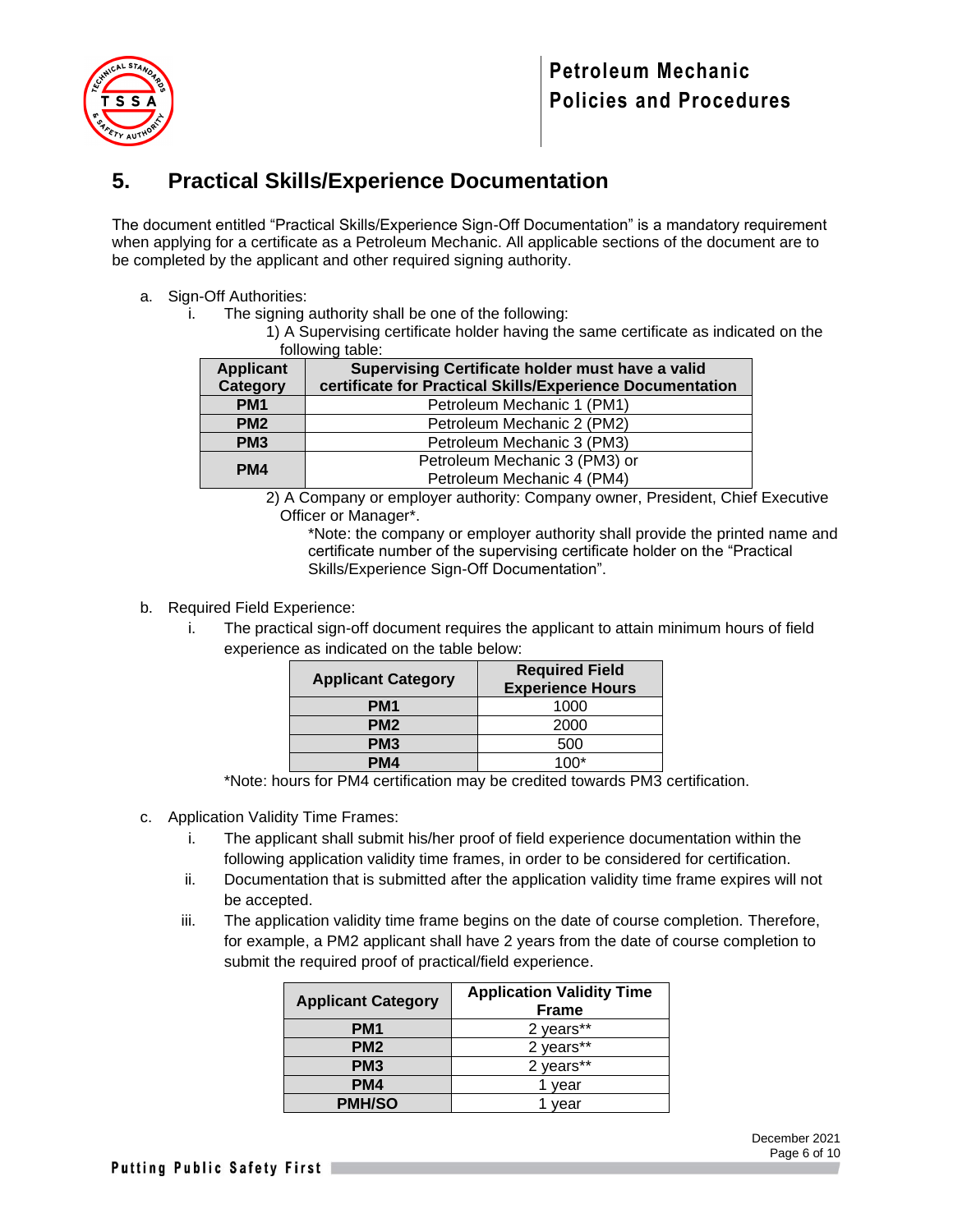

# **Petroleum Mechanic Policies and Procedures**

\*\*The applicant may apply for an extension prior to the expiry of the application validity time frame.

# <span id="page-6-0"></span>**6. Examination**

The examination will be made up of questions that will be drawn from the Liquid Fuels Training Curriculum, the Technical Standards and Safety Act, applicable regulations and the Liquid Fuels Handling Code. Questions will be drawn from the TSSA database based on the specific certificate class. All questions are of the multiple-choice type.

- a. Passing Grade:
	- i. In order to meet the certification requirements, an examinee must successfully pass the examination set out by the Technical Standards and Safety Authority. The minimum acceptable grade for meeting this requirement is 75%.
- b. Examination Day:
	- i. Applicants will be required to produce identification bearing their full name and photograph. Failure to produce the required identification may result in the applicant being denied access to the examination.
	- ii. Personal reference material of any kind is not permitted. Only the applicable Code books, the Technical Standards and Safety Act and applicable regulations and Advisories will be permitted.
- c. Notification:
	- i. TSSA Certification and Examination Services will notify examination candidates of a successful or unsuccessful examination result via email.
- d. Examination Re-writes:
	- i. An applicant who did not meet the 75% requirement may re-write the examination no sooner than 30 days after the previous sitting. The applicant will be allowed two examination re-writes, if required.
	- ii. If the applicant fails the examination or series of examinations on three successive attempts, the applicant shall successfully complete a program approved by the Director. He or she is not entitled to take the examination or series of examinations for the class of certificate until 30 days have passed and a new application for the certificate class is submitted to TSSA.

# <span id="page-6-1"></span>**7. Training Credits**

To facilitate mobility across the province, promote continuity in training standards and uphold the validity of a standardized curriculum, students will be able to "transport" credits for successfully completed training modules from one accredited training organization to another.

# <span id="page-6-2"></span>**8. Accreditation of Training Providers/Organizations**

Training Providers/Organizations, including on-line programs, interested in delivering the program will be required to meet specific standards and conditions in order to have their training programs approved.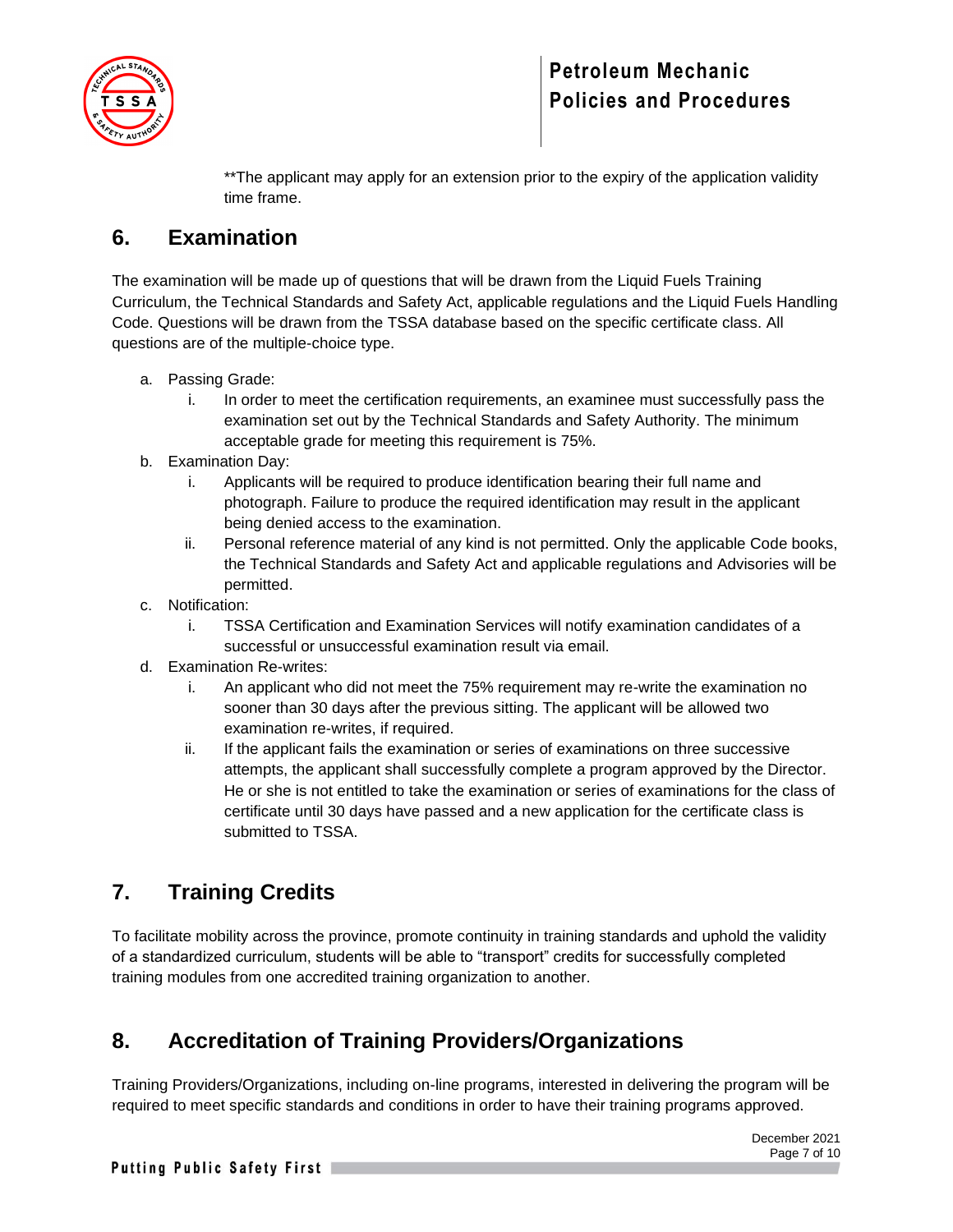

# **Petroleum Mechanic Policies and Procedures**

The standards or criteria developed to determine the acceptance of a training provider for the subject occupations are as follows:

- a. Instructors
	- i. The training provider will employ qualified instructors. Instructors delivering modules of training that have a technical content shall be certified in their occupation or trade and be able to demonstrate theoretical and practical knowledge of the subject matter(s). Instructors shall be certified as Petroleum Mechanics in the category they wish to instruct. All Petroleum Mechanic course instructors shall be approved by TSSA prior to beginning course instruction.
- b. Classrooms
	- i. The classrooms are to be of sufficient size to accommodate the number of persons receiving the instruction and be situated so as to eliminate as much distraction to the student as is practical.
	- ii. Audio/visual equipment, flip charts, other training materials and props such as parts, models and tools that assist in the training are to be available as required for the specific training modules.

## <span id="page-7-0"></span>**9. Renewals**

Certificate renewal policies are as follows and are so reflected in the regulations:

- a. A certificate holder (any class) that fails to renew their certificate by the expiry date specified on the certificate, will have their certificate placed in suspension for a period of twelve months or until the requirements have been met.
- b. Suspended certificates will be cancelled after the twelve months have lapsed.
- c. Certificate holders who have not renewed their certificate or who have failed to meet the information requirements for a period longer than twelve months, and are requesting a reinstatement, will be considered new applicants and will be subject to the same certification requirements of a new applicant, as outlined in Section 10 of this policy.

#### <span id="page-7-1"></span>**10. Reinstatement Process**

The reinstatement process applies to individuals whose certificates have been cancelled. A cancellation of a certificate occurs when an individual fails to renew their certificate after it has been expired for twelve months.

Individuals with cancelled certificates who have remained actively working in the fuels industry, in contravention of the regulations, who wish to apply for reinstatement, must provide detailed documentation proving continuous work experience. This documentation should include letters from previous and current employer(s), equipment/appliance specifications, descriptions of the nature of the work (i.e. installation, service, maintenance, engineering, etc.), copies of certificates from completed training programs and, if self employed, a client reference list that includes names and addresses. This information must be included with the application for reinstatement and submitted to TSSA for processing.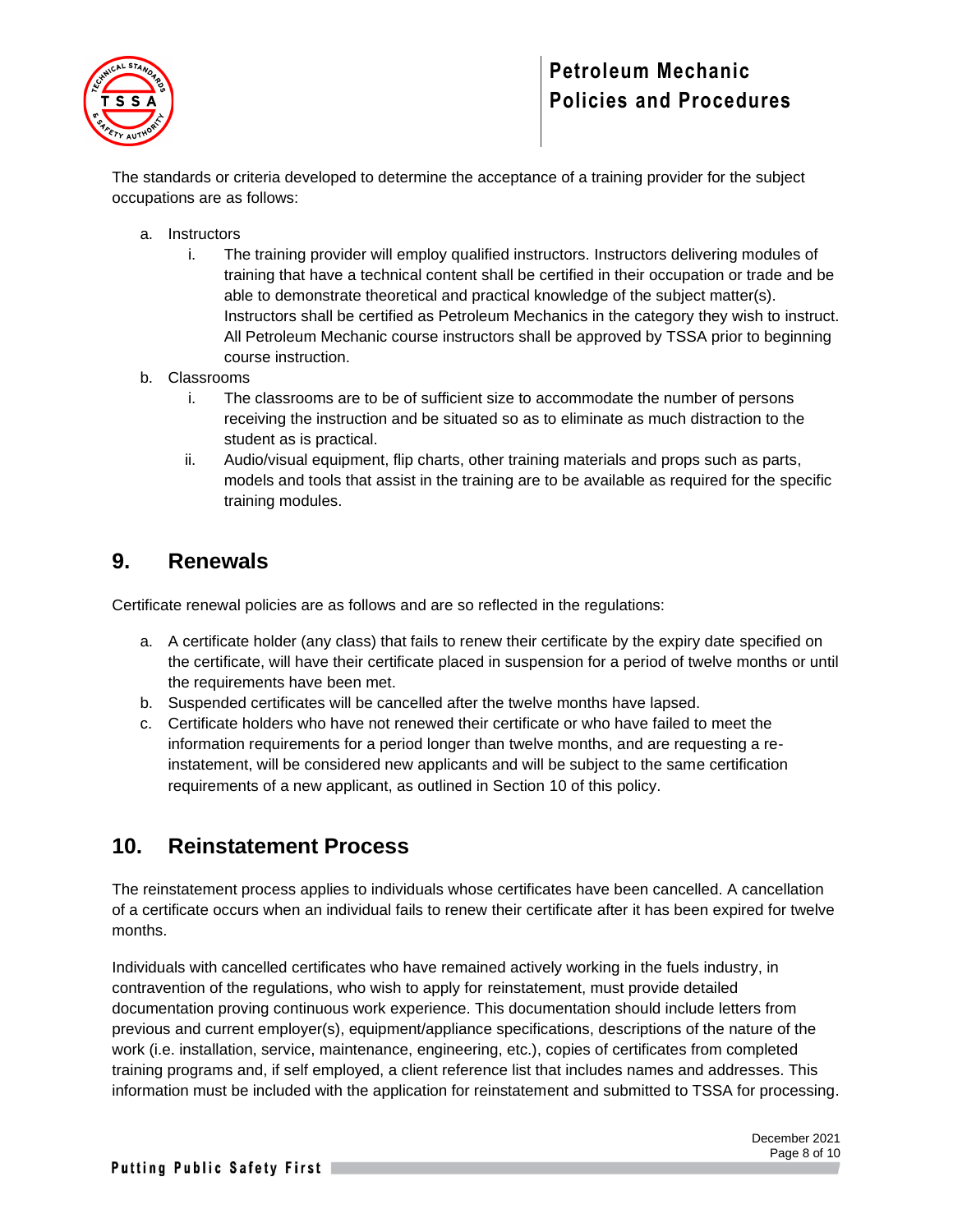

**Effective October 1, 2017 all applicants for reinstatement shall complete the mandatory Liquid Fuels Upgrade training program, as outlined in Director's Requirement FS 230-17 (dated October 1, 2017), and provide proof of completion as part of their reinstatement application.** 

Based on the review of this information a Training and Certification Advisor may:

- a. deny the request for reinstatement. In such a case the individual would be required to begin the process of certification from the lowest level of certification. In this case with the permission of the Director, a reinstatement applicant may challenge the next higher level of certificate immediately, upon completion of the requirements;
- b. approve the reinstatement request with:
	- i. application fees only
	- ii. application fee and theoretical exam
	- iii. application fee and practical assessment
	- iv. application fee, theoretical exam, and practical assessment (in this case the theoretical exam would have to be successfully completed prior to the scheduling of a practical assessment with a Training and Certification Advisor).

Also refer to [Reinstatement Certificate Assessment](https://www.tssa.org/en/fuels/resources/Documents/Reinstatement-Certificate-Assessment-Guide---FS---November-2017_2.pdf) policy available at [www.tssa.org.](http://www.tssa.org/)

#### <span id="page-8-0"></span>**11. Labour Mobility**

Under the Canadian Free Trade Agreement (CFTA) workers who are already certified in another province or territory in Canada may be entitled to be certified in the same occupation in Ontario. Please refer to the Labour Mobility Policy which can be found on the TSSA website for further information:

[Labour Mobility Process](https://www.tssa.org/en/fuels/labour-mobility.aspx)

## <span id="page-8-1"></span>**12. Out of Country Applicants**

- 1. Out of Country applicants who have completed recognized training programs in their home jurisdiction are to be referred to Training and Certification Services, where:
	- a. the training programs in the home jurisdiction will be evaluated. The applicant will be required to submit a request in writing, enclose official transcripts and proof of successful completion and/or certificates from their home jurisdiction and include a Confirmation of Qualification from the certifying body in their home jurisdiction;
	- b. experience requirements will be evaluated. The applicant will be required to submit letters from past and/or present employers detailing the length and type of experience and skills that have been accumulated.
- 2. Based on the results of the evaluation of the material and documents submitted, Out of Country applicants may:
	- a. be required to complete and submit a confirmation of work experience/skills passport; and/or;
	- b. be required to successfully complete a theoretical exam, and/or practical assessment for the type of certificate being applied for, or;